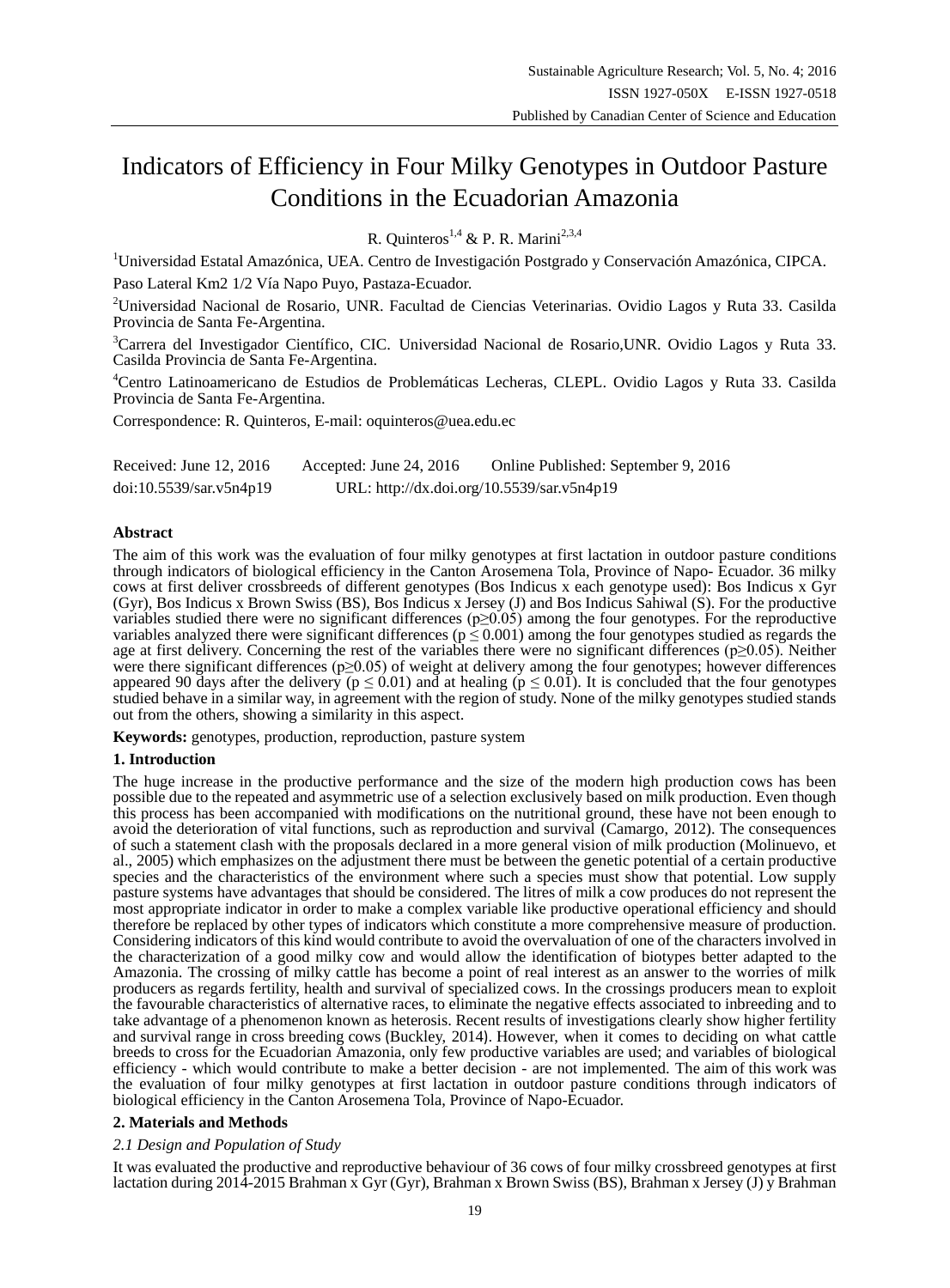x Sahiwal (S) belonging to the milky rodeo of the Postgraduate Investigation Centre and Conservation of the Amazonian Biodiversity (CIPCA). This centre is located in the canton Arosemena Tola in the province of Napo (Ecuador), at kilometer 44 in the Puyo-Tena way (coordenates: S 01°14.325´;W077°53.134´). It has a surface of 42 hectares of pastures used for the milk industry. It has tropical climate with 4000 annual mm of rainfall, a relative humidity of 80% and temperatures between 15 and 25 °C. Its topography consists of mainly lowlands with no steep slopes, distributed in huge natural plateaus. Its altitude varies from 580 to 990 metres above sea level. Even though the soil presents a highly heterogeneous composition, most of it is originated in fluvial sediments which come from the Andes region of the country. The cows which were evaluated were all raised under the same environmental, nutritional and handling conditions. These entered the CIPCA premises at 15-17 months of age and with an average weight (average  $\pm$ EE) of 204  $\pm$ 7.7 kg (Gyr); 276  $\pm$ 11.0 kg (BS); 204  $\pm$ 8.7 kg (J) y 186  $\pm$ 6.0 kg (S).

## *2.2 Handling*

Productive data was obtained from their own milky control every fortnight the first 60 days and every month afterwards. Cows were milked once a day at 7:00 am, with the assistance of its calf in order to stimulate milk ejection. During the process, all cows were handled in the same milking premises. All cows were inseminated with semen from proofed bulls. Cows were weighed at delivery, 90 days afterwards and at healing. This procedure was carried out at the same time (after milking), and the three times with the same calibrated mechanical scale. The physical and chemical analysis of the milk was carried out during the milk control, collecting 200 ml of milk per cow, these samples were placed in glass jars properly labeled with the number of the animal and the genotype they belonged to; they were later transported and stored at  $4 \, \text{C}$  till its processing, in order to determine: density, fat percentage, total solids percentage, non-fatty solids percentage and protein percentage using an ultrasonic milk analyzer LACTOSCAN® previously calibrated and compared with standard methods.

## *2.3 Food and Sanity*

The bovine herd under study was fed on outdoor pasture, with a base of Brachiaria decumbens, (17,585 kg MS/ha/year, Protein: 10.6% Phosphorus: 0.18%; DIV: 44.4%), Brachiaria brizantha (26,970 kg MS/ha/year; Protein: 10.1%; Phosphorus: 0.18 %; DIV: 44.1%), Arachis pintoi (6,212 kg MS/ha/year; Protein: 19.4%; Phosphorus: 0.21%; DIV: 59.2%), Desmodium ovalifolium (5,890 kg MS/ha/year; Protein: 16.3%; Phosphorus: 0.16%; DIV: 39.6%) and Stylosanthes guianensis (15,237 kg MS/ha/year; Protein: 21.4%; Phosphorus: 0.4%; DIV: 48.7%). The sanitary management was the one that is habitually used in the bovine rodeo of CIPCA, which includes: deparasite treatments, baths against mites and flies, vaccinations against food and mouth disease, bovine rabies and vesicular stomatitis plus vitamins and minerals injections.

#### *2.4 Variables Used*

- Milk production at first lactancy ( $pl<sub>150</sub>$ ) in litres:  $\sum l<sub>c1</sub>$  x 30.5 where lc are litres produced in the j-th milk control of first lactancy, 30.5 the average number of days a month till the 150 days of lactancy.
- Consumption of dry matter  $(CMS_{150})$  in kg: Kilograms of dry matter consumed to the 150 days of lactancy.
- Production of proteins in kilograms (KP<sub>150</sub>): Kilograms of total protein at 150 days of lactancy.
- Weight (P): individual average weight in kg.
- Consumption of dry matter per milk production  $(CMS_{150}/PL_{150})$  in kg: kilograms of dry matter per daily litre of milk.
- Consumption of Dry Matter per Production of Protein (CMS<sub>150</sub>/ KP<sub>150</sub>) in kg: Kilograms of Dry Matter per kilograms of daily protein.
- Milk index, defined as the daily milk production of cows and calculated as the quotient between the total milk production  $(PL_{150})$  of each cow throughout its first lactancy and the number of days required in order to produce that from its birth.  $(PL_{150} / days)$  between birth and healing) in litres: litres of milk per day.

## *2.5 Data Analysis*

Averages and standard errors were estimated for the variables mentioned. The analysis of variability was carried out through a classifying criteria and tests of multiple comparisons HSD of Turkey-Kramer HSD among the genotypes in order to prove whether there were significant differences ( $p \le 0.05$ ). The final production was related to the production of each genotype, through a dispersion graph IL and  $PL_{150}$ , and a curve was adjusted from the estimation of parameters of the model. All statistical analyses were carried out using the programme JMP in its version 5.0 for Windows (JMP®, 2003).

## **3. Results**

Chart 1 shows that there are significant differences ( $p \le 0.05$ ) as regards CMS<sub>150</sub> y CMS per day, and this is mainly due to the cows' weights. In relation to PL<sub>150</sub> there were no significant differences ( $p\geq 0.05$ ) among the four genotypes under study.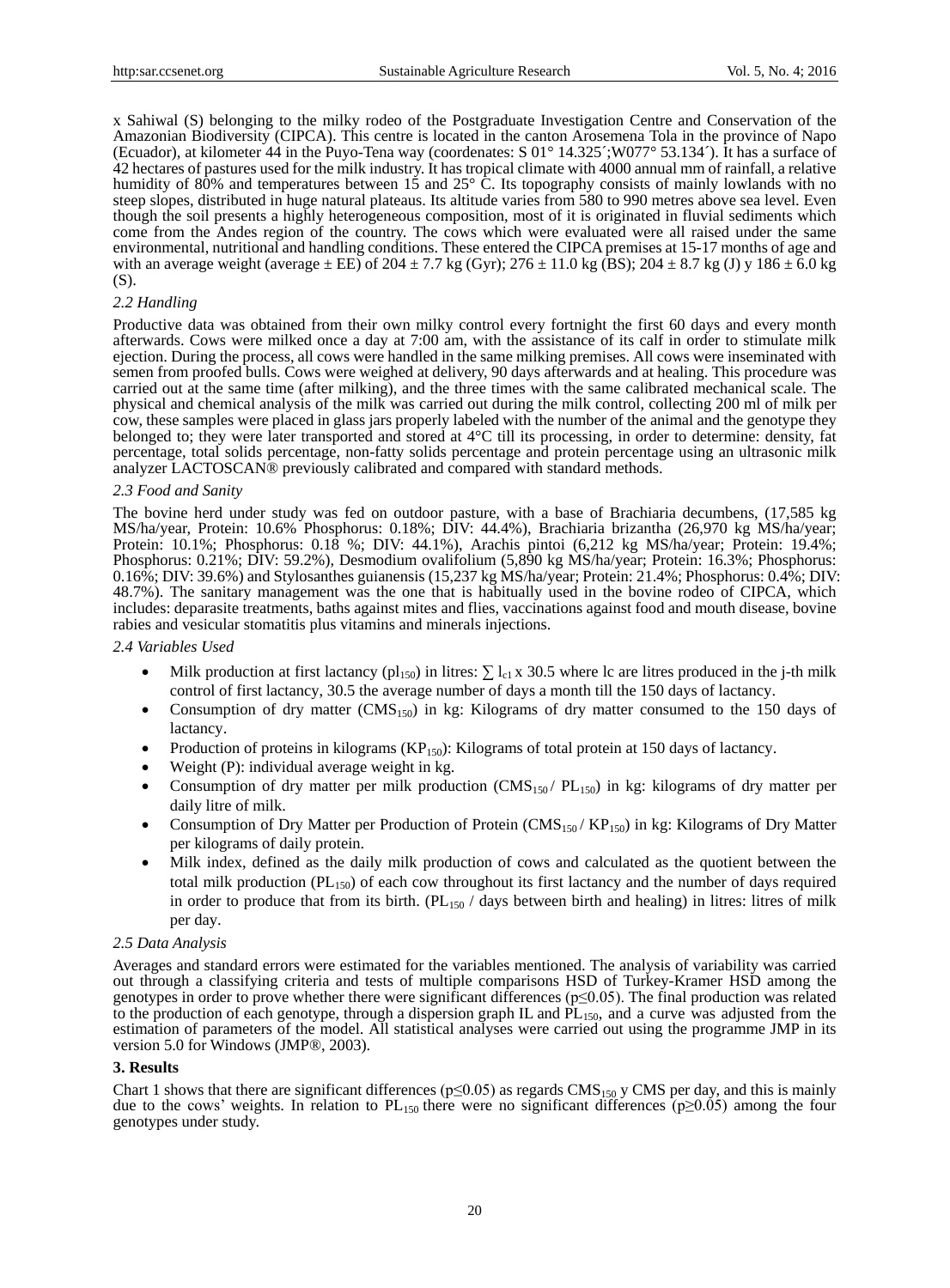#### Chart 1. Averages and standard errors of indicators for the four genotypes

|                                                           | Genotype  | $CMS_{150} (kg)$           | CMS/day (kg)      | $PL_{150}$ (litres) |
|-----------------------------------------------------------|-----------|----------------------------|-------------------|---------------------|
|                                                           | <b>BS</b> | $1304.4 \pm 77.8$ a        | $8.7 \pm 0.51$ a  | $1010.5 \pm 26$ a   |
|                                                           |           | $1096.3 \pm 73.5$ ab       | $7.3 \pm 0.48$ ab | $998.7 + 44a$       |
|                                                           | S         | $1072.7 \pm 53.0$ ab       | $7.2 \pm 0.35$ ab | $1003.8 \pm 52$ a   |
|                                                           | Gvr       | $975.1 \pm 53.0 \text{ b}$ | $6.5 \pm 0.35$ b  | 983 $\pm$ 42 a      |
| Note: different letters in a same column ( $p \le 0.05$ ) |           |                            |                   |                     |
|                                                           |           |                            |                   |                     |



Figure 1. Averages and standard errors of indicators for the four genotypes

In Figure 1 significant differences (p≥0.05) can be seen in the weights among the four genotypes, being BS the heaviest (381 $\pm$ 11), J (344 $\pm$ 12) and S (341 $\pm$ 13) the intermediate ones and Gyr (323 $\pm$ 16) the lightest.

Chart 2. Averages and standard errors of indicators for the four genotypes

| $0.80 \pm 0.03$ a<br><b>BS</b><br>$1.29 \pm 0.07$ a<br>$33 \pm 1$ a<br>$40 \pm 3$ b<br>$0.76 \pm 0.02$ a<br>$33 + 1a$<br>$1.11 + 0.03$ a<br>$34 + 2$ ab<br>-<br>$1.09 + 0.09$ a<br>$33 + 2a$<br>$0.71 \pm 0.04$ a<br>$33 + 3$ ab<br>S<br>$0.72 \pm 0.03$ a<br>$0.99 \pm 0.06$ a<br>$33 + 2a$<br>$30 + 2 h$<br>Gvr | Genotype | $CMS_{150}/PL_{150}$ | $Pr_{150}$ (kg) | $CMS_{150}/Pr_{150}$ | $IL$ (litres) |
|-------------------------------------------------------------------------------------------------------------------------------------------------------------------------------------------------------------------------------------------------------------------------------------------------------------------|----------|----------------------|-----------------|----------------------|---------------|
|                                                                                                                                                                                                                                                                                                                   |          |                      |                 |                      |               |
|                                                                                                                                                                                                                                                                                                                   |          |                      |                 |                      |               |
|                                                                                                                                                                                                                                                                                                                   |          |                      |                 |                      |               |
|                                                                                                                                                                                                                                                                                                                   |          |                      |                 |                      |               |

Note: different letters in a same column ( $p \le 0.05$ )

Chart 2 shows there are no significant differences (p≥0.05) as regards CMS<sub>150</sub>/PL<sub>150</sub>, Pr<sub>150</sub> (kg) y IL. However, there are significant differences ( $p \le 0.05$ ) as regards CMS<sub>150</sub>/Pr<sub>150</sub> among the four genotypes.



Figure 2. Relation between milk index and first lactancy production adjusted for Brown Swiss

Figure 2 shows the relation between milk index and production adjusted at 150 days for Brown Swiss, where the best adjustment was achieved with a polynomial regression of third order  $(R^2=0.65)$ . There is a group with low production and low IL, another with medium production and low IL and a third group with high production and high IL. This shows there are cows with different biological efficiency.



Figure 3. Relation between milk index and first lactancy production adjusted for Jersey

Figure 3 shows the relation between milk index and production adjusted at 150 days for Jersey cows; where the best adjustment was achieved with a polynomial regression of third order  $(R^2=0.95)$ . There is a group with low production and high IL, another with medium production and low IL and a third one with high production and high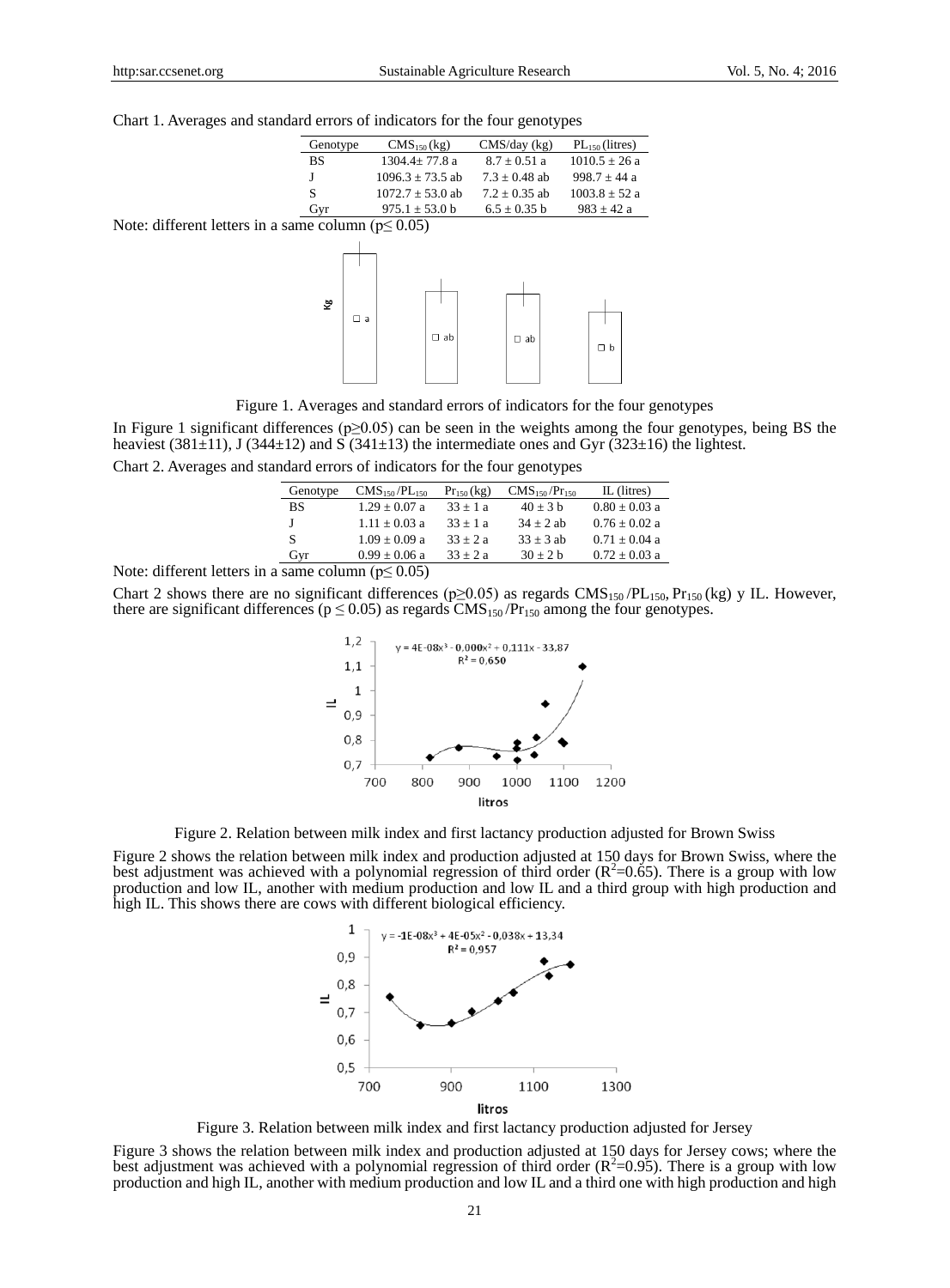IL. This shows there are cows with different biological efficiency.



Figure 4. Relation between milk index and first lactancy production adjusted for Sahiwal

Figure 4 shows the relation between the milk index and production adjusted at 150 days for Jersey cows, where the best adjustment was achieved with lineal regression  $(R^2=0.94)$ . The higher the production, the higher the biological efficiency as IL.



Figure 5. Relation between milk index and first lactancy production adjusted for Gyr

Figure 5 shows the relation between the milk index and the production adjusted at 150 days for Jersey cows, where the best adjustment was achieved with a polynomial regression of second order  $(R^2=0.63)$ . There is a growth and then a decay, where the most productive is not the most biologically effective.

#### **4. Discussion**

Focusing on production lets aside other important components of pasture systems and low supplies. Therefore, other selection criteria should be used taking these into account, which would let cows adapt better to conditions of limited resources, with lower production level, long lasting, at lower costs and mainly with a really high reproductive capacity. Milk production at first lactancy can be used as an estimator for the future productive behavior, incorporating concepts of *performance* (giving value to a cow through indicators of biological or economical productivity) and efficiency (keeping the relation product-supply cost stable in long periods of time) (Camargo, 2012). The real efficiency of milk production, according to, is the proportion of nutrients in the diet which turns into milk (and its solid components) leaving aside the nutrients which come with the catabolism of tissues or will become part of them and the maintenance requirements, claims that the efficiency in the use of protein and energy in the diet diminishes as milk production increases because marginal efficiency is not constant per unit of milk produced; the question that arouses is whether this principle applies to both high genetic merit cows as well as cows with lower potential of milk production, since a lower milk production would imply higher efficiency in the use of food. Being that so, those who focus on selection by milk production would be obliged to measure and quantify that possible loss of efficiency (biological and economical) so as to protect their genetic position. The efficient use of pasture in low supply systems is a determining point in order to guarantee a higher productivity and a reduction in production costs, and therefore using indicators of efficiency would become highly important. The results of CMS per breed (2% to 2.3%) are within the normal values for the region and coincide with the ranges cited by (Ram fez-Cerdas, 2013), who found consumptions which go from 2.3% till 3.2% of the PV, and are above those reported by (Berchielli et al., 2000) , of 1.59% of the PV. Milk production is maintained within the results obtained by other authors who analyzed the tropic area (Román-Ponce et al., 2013). Feeding costs make up for almost 80% of the total cost of operation and about 50% of the total cost of milk production (USDA-NASS, 2011). Therefore, the strategies which reduce food requirements of rodeos could have important implications for the sustainability of milk producers. Live weight  $(PV)$  is the basis for evaluating growth rates, the answer of animals to different diets and to the environmental conditions and for determining the food requirements. Knowing the animals' weight and its changes is also important in determining the answers to genetic selection (Lukuyu et al., 2016), and is a key management tool (Dingwell et al., 2012; Bretschneirder et al., 2014; Ozkaya et al., 2009; Lukuyu et al., 2016) The values corresponding to the weights at delivery of the four genotypes are below those presented by [\(Martínez-Tinajero](mailto:jaimej@unach.mx) et al., 2006; Osorio-Arce et al., 2008; Holgado et al., 2014), and that can be